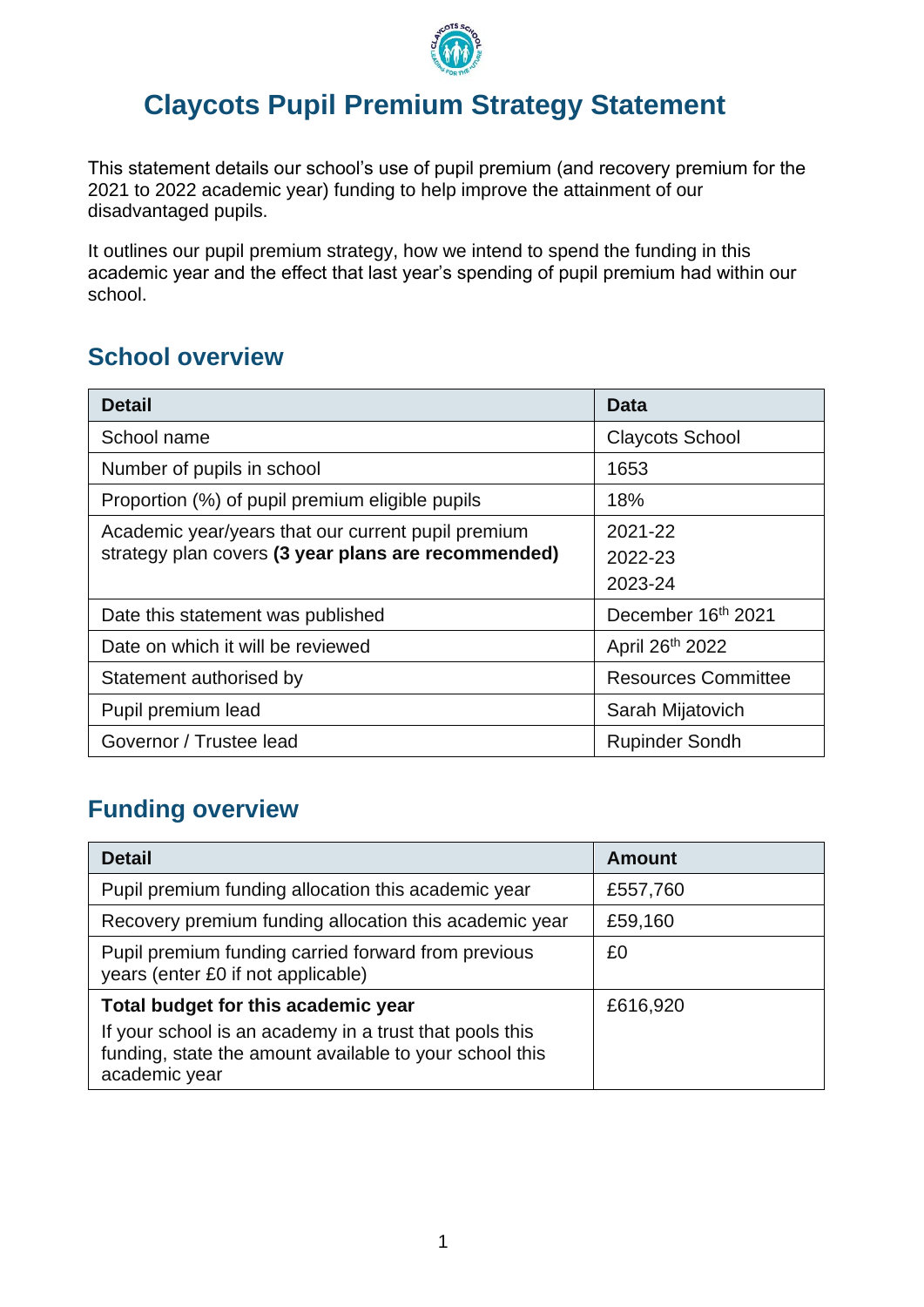

# **Part A: Pupil premium strategy plan**

### **Statement of intent**

Ultimate objectives for disadvantaged pupils:

- Good mental health / physical wellbeing
- Improved attendance
- Ability to self-regulate and demonstrate effective learning behaviour
- More children make good progress and achieve the expected standard at the end of KS2 in reading, writing and maths
- Families engage better with the school
- Raised expectations of what our disadvantaged pupils can achieve

Our intention is that all pupils, irrespective of their background or the challenges they face, have good attendance, behave well and make good progress so that they can achieve across all subject areas. The focus of our pupil premium strategy is to support disadvantaged pupils to achieve that goal.

We will consider the challenges faced by vulnerable pupils, such as those who have a social worker or those with SEND. The activity we have outlined in this statement is also intended to support their needs, regardless of whether they are disadvantaged or not.

Developing high-quality teaching through effective CPD is at the heart of our approach, with a focus on areas in which disadvantaged pupils require the most support. This is proven to have the greatest impact on closing the disadvantage attainment gap and at the same time will benefit the non-disadvantaged pupils in our school. Implicit in the intended outcomes detailed below, is the intention that non-disadvantaged pupils' attainment will be sustained and improved alongside progress for their disadvantaged peers.

Our strategy is also integral to wider school plans for education recovery, notably in its targeted support through 1:1 conferencing and the appointment of staff to deliver interventions for pupils whose education has been worst affected, including nondisadvantaged pupils.

Our approach will be rooted in robust diagnostic assessment, not assumptions about the impact of disadvantage and we will review the impact of our work regularly.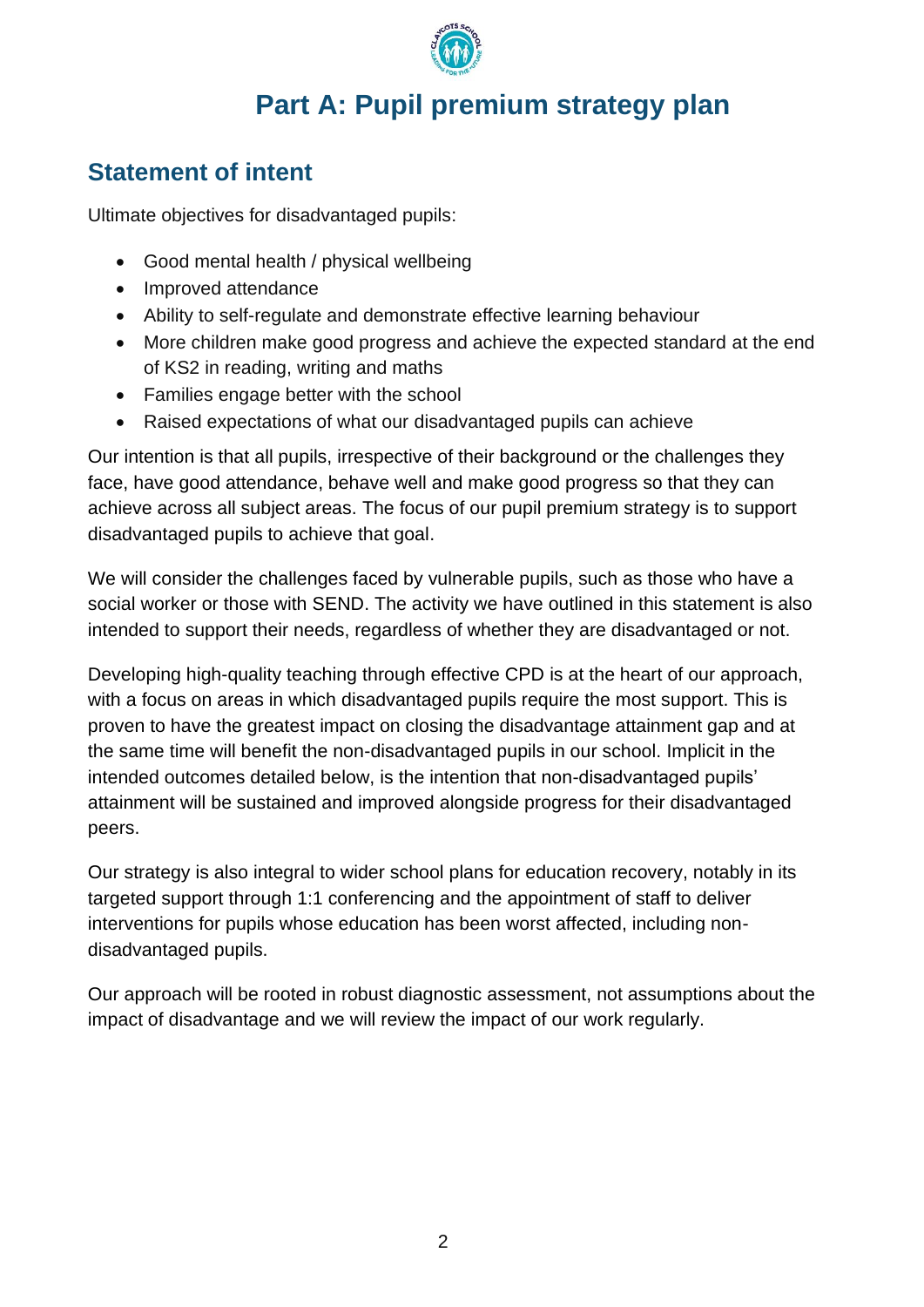

# **Challenges**

This details the key challenges to achievement that we have identified among our disadvantaged pupils.

| <b>Challenge</b><br>number | <b>Detail of challenge</b>                                                                                                                                                                                                                                                                                                                                               |
|----------------------------|--------------------------------------------------------------------------------------------------------------------------------------------------------------------------------------------------------------------------------------------------------------------------------------------------------------------------------------------------------------------------|
| 1                          | Attainment in Reading:<br>Phonic screening check data, observations, and discussions with pupils<br>suggest disadvantaged pupils generally have greater difficulties with<br>phonics than their peers. This negatively impacts their development as<br>readers.                                                                                                          |
|                            | By the time children reach Key Stage 2 internal and external<br>assessments (where available) show that disadvantaged pupils are<br>falling further behind. They often lack understanding of more<br>challenging vocabulary and struggle with wider comprehension skills.                                                                                                |
|                            | Our assessments and observations indicate that many of our disadvan-<br>taged pupils have been impacted by partial school closures to a greater<br>extent than for other pupils. These findings are supported by national<br>studies. This has resulted in significant knowledge gaps leading to pu-<br>pils falling further behind age-related expectations in reading. |
| $\overline{2}$             | <b>Attainment in Writing:</b>                                                                                                                                                                                                                                                                                                                                            |
|                            | Internal and external (where available) assessments indicate that writing<br>attainment among disadvantaged pupils is significantly below that of<br>non-disadvantaged pupils. This gap is apparent from Reception but be-<br>comes more pronounced in Years 4-6.                                                                                                        |
|                            | Our assessments and observations indicate that many of our disadvan-<br>taged pupils have been impacted by partial school closures to a greater<br>extent than for other pupils. These findings are supported by national<br>studies. This has resulted in significant knowledge gaps leading to pu-<br>pils falling further behind age-related expectations in writing. |
| 3                          | Vocabulary development:<br>Assessments, observations, and discussions with pupils indicate<br>underdeveloped oral language skills and vocabulary gaps among many<br>disadvantaged pupils. These are evident from Reception through to KS2<br>and in general, are more prevalent among our disadvantaged pupils<br>than their peers.                                      |
| 4                          | Learning behaviours:<br>Observations and discussions with staff and pupils suggest that<br>disadvantaged pupils struggle to think about, discuss and evaluate their<br>own learning.                                                                                                                                                                                     |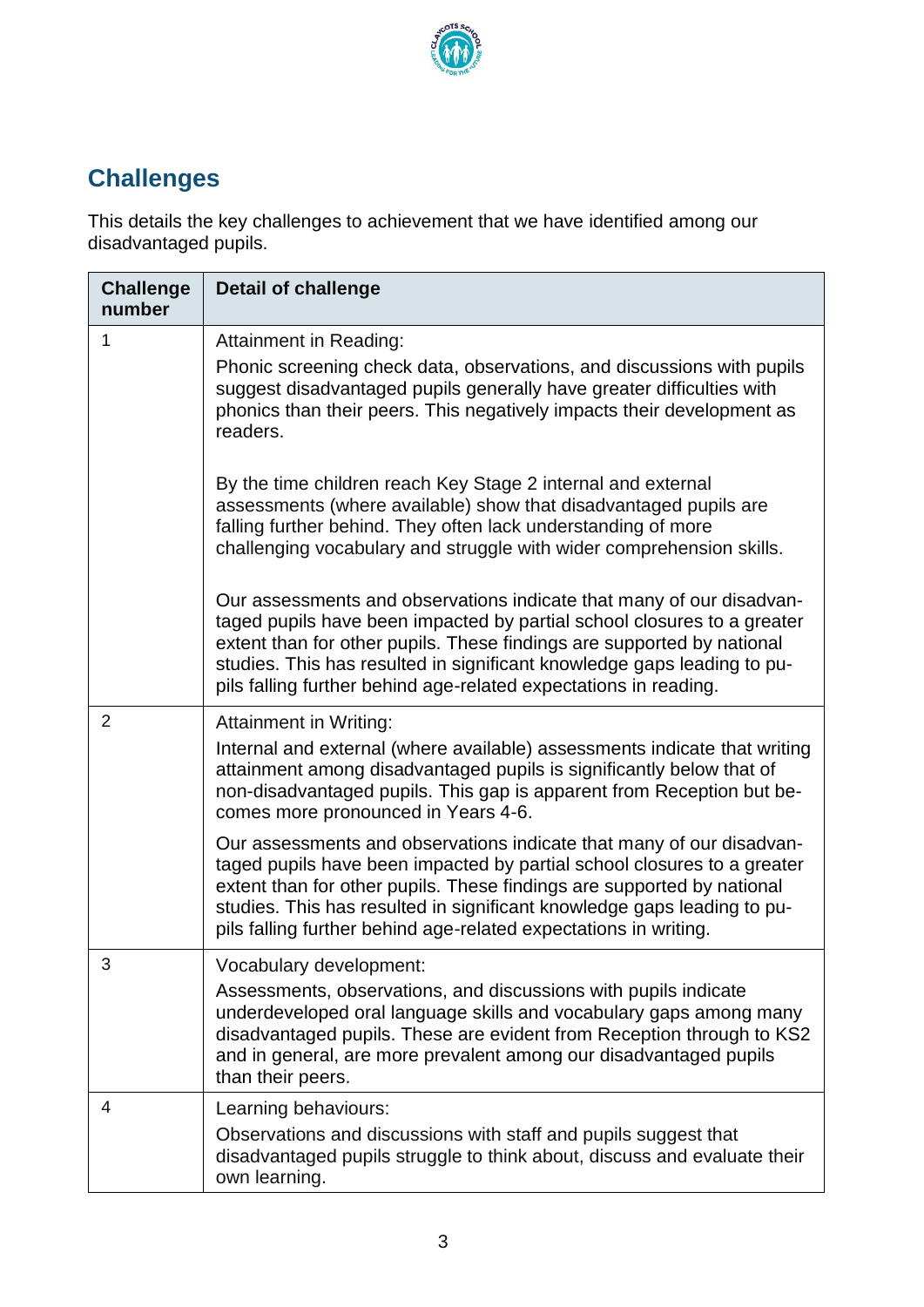

|                | Our observations indicate that many of our disadvantaged pupils have<br>been impacted by partial school closures to a greater extent than for<br>other pupils. This has resulted in children who have lower levels of<br>resilience when they are faced with a challenge and who can struggle<br>with showing motivation and perseverance. |
|----------------|--------------------------------------------------------------------------------------------------------------------------------------------------------------------------------------------------------------------------------------------------------------------------------------------------------------------------------------------|
| 5              | Attendance, Persistent Absence & Lateness:                                                                                                                                                                                                                                                                                                 |
|                | Our assessments and observations indicate that absenteeism is<br>negatively impacting disadvantaged pupils' progress. Despite our best<br>efforts our disadvantaged children were less likely to engage in the<br>remote learning provided by the school during lockdown.                                                                  |
|                | Our current attendance data shows that 33% of disadvantaged children<br>have attendance below 90%. 80% of these are working significantly<br>below age related expectations.                                                                                                                                                               |
| 6              | Behaviour:                                                                                                                                                                                                                                                                                                                                 |
|                | Our assessments and observations indicate that in some cases poor<br>behaviour is negatively impacting disadvantaged pupils' progress.                                                                                                                                                                                                     |
|                | This academic year, 7 out of 8 (88%) children who have received a fixed<br>term exclusion and 12 out of 24 (50%) children receiving an internal<br>exclusion are disadvantaged pupils.                                                                                                                                                     |
| $\overline{7}$ | Limited enrichment opportunities:                                                                                                                                                                                                                                                                                                          |
|                | Our observations and discussions with pupils and families identify that<br>many of our disadvantaged pupils lack the opportunity to participate in<br>enrichment opportunities. This is supported by National data which<br>shows that 1 in 4 disadvantaged pupils do not take part in any<br>enrichment activities.                       |
| 8              | Well-being, mental health & Safeguarding:                                                                                                                                                                                                                                                                                                  |
|                | Our observations and discussions with pupils and families have identi-<br>fied social and emotional issues for many pupils, notably due to a lack<br>of enrichment and socialisation opportunities during school closure.<br>These challenges particularly affect disadvantaged pupils, including<br>their attainment.                     |
|                | Staff concerns logged on CPOMs and teacher referrals for additional<br>support with social and emotional needs have markedly increased dur-<br>ing the pandemic.                                                                                                                                                                           |

#### **Intended outcomes**

This explains the outcomes we are aiming for **by the end of our current strategy plan**, and how we will measure whether they have been achieved.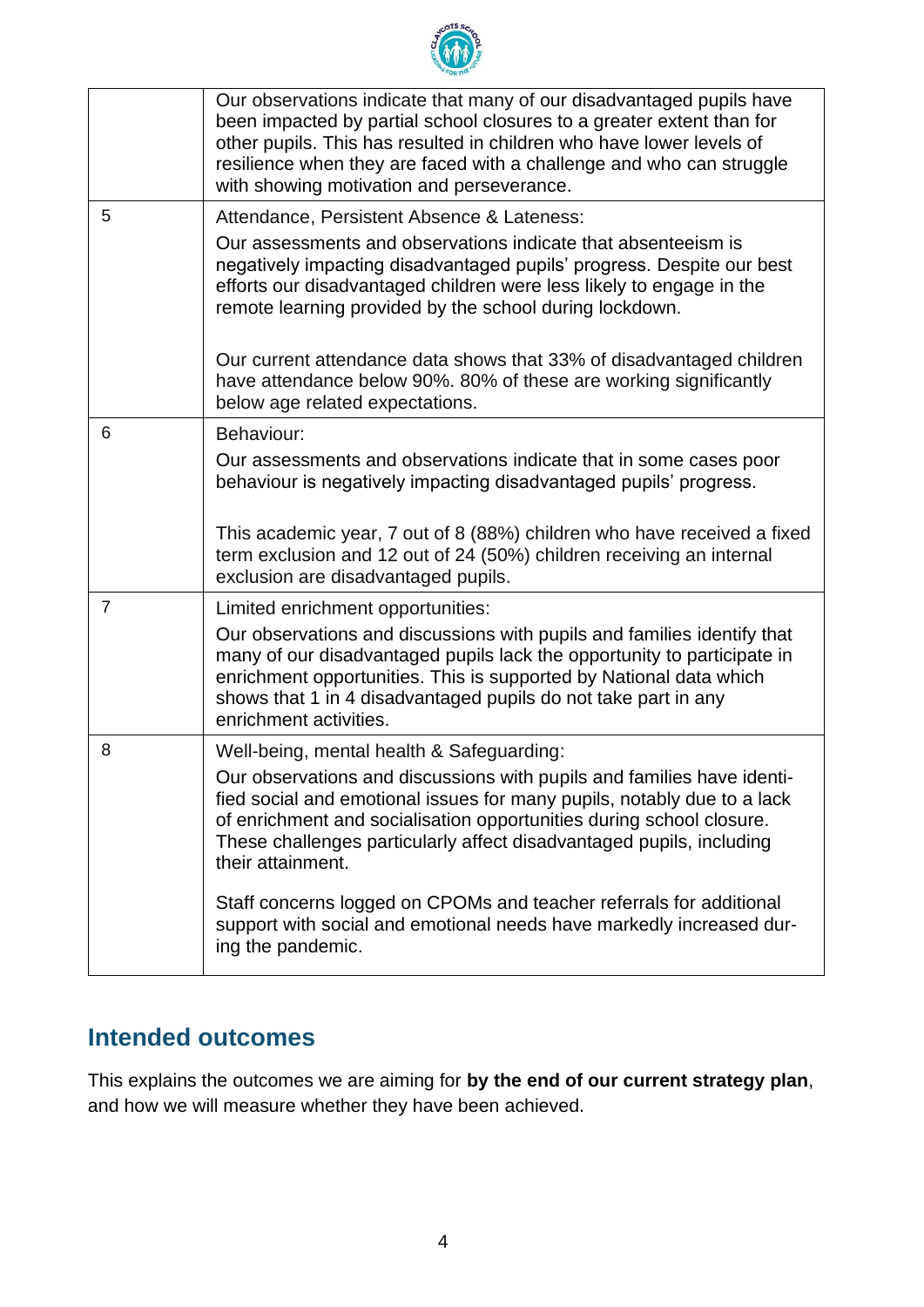

| <b>Intended outcome</b>                                                        | <b>Success criteria</b>                                                                                                                                                                                                                                                             |
|--------------------------------------------------------------------------------|-------------------------------------------------------------------------------------------------------------------------------------------------------------------------------------------------------------------------------------------------------------------------------------|
| Improved attainment in reading for<br>disadvantaged pupils.                    | Improve outcomes for disadvantaged<br>children in reading so that they are more in<br>line with all other pupils.                                                                                                                                                                   |
|                                                                                | End of KS2 data will show improved<br>outcomes for disadvantaged children over<br>time. Progress for disadvantaged pupils in<br>reading will improve.                                                                                                                               |
| Improved attainment in writing for<br>disadvantaged pupils.                    | Improved outcomes for disadvantaged<br>children in writing so that they are more in<br>line with all other pupils.                                                                                                                                                                  |
|                                                                                | End of KS2 data will show improved<br>outcomes for disadvantaged children over<br>time. Progress for disadvantaged pupils in<br>writing will improve.                                                                                                                               |
| Improved oral language skills and<br>vocabulary among disadvantaged<br>pupils. | Assessments and observations indicate<br>significantly improved oral language among<br>disadvantaged pupils. This is evident when<br>triangulated with other sources of<br>evidence, including engagement in<br>lessons, book scrutiny and ongoing<br>formative assessment.         |
| Improved learning behaviours among<br>disadvantaged children.                  | Observations will show significantly<br>improved learning behaviours among<br>disadvantaged pupils. This is evident when<br>triangulated with other sources of<br>evidence, including engagement in<br>lessons, book scrutiny, pupil surveys and<br>feedback from 1:1 conferencing. |
| To achieve and sustain improved<br>attendance for all pupils, particularly     | Sustained high attendance from 2024/25<br>demonstrated by:                                                                                                                                                                                                                          |
| our disadvantaged pupils.                                                      | the overall absence rate for all pupils<br>reducing year on year, and the attend-<br>ance of disadvantaged pupils being in<br>line with all pupils                                                                                                                                  |
|                                                                                | the percentage of all pupils who are<br>persistently absent reducing year on<br>year                                                                                                                                                                                                |
| To achieve and sustain improvements<br>in behaviour                            | Sustained improvements in behaviour will<br>be demonstrated by:                                                                                                                                                                                                                     |
|                                                                                | A significant reduction in overall inci-<br>dents of negative behaviour                                                                                                                                                                                                             |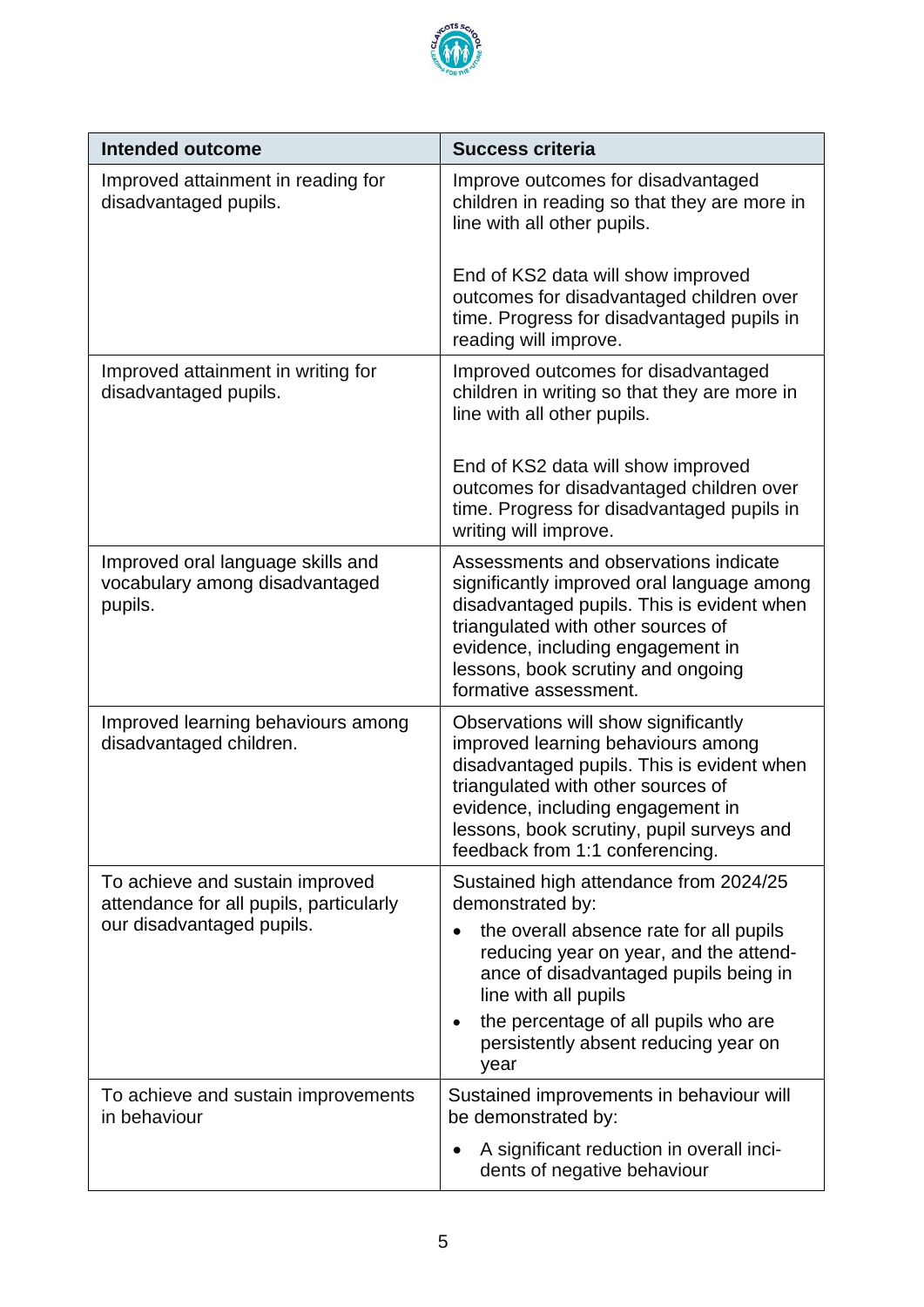

|                                                                                                                      | A significant reduction in fixed-term ex-<br>clusions<br>Engagement of parents of disadvan-<br>taged children in work-shops and initia-<br>tives designed to support behaviour<br>qualitative data from student voice, stu-<br>dent and parent surveys and teacher |  |
|----------------------------------------------------------------------------------------------------------------------|--------------------------------------------------------------------------------------------------------------------------------------------------------------------------------------------------------------------------------------------------------------------|--|
|                                                                                                                      | observations                                                                                                                                                                                                                                                       |  |
| To develop opportunities for<br>enrichment for our disadvantaged<br>pupils                                           | Sustained opportunities to develop enrich-<br>ment experiences will be demonstrated by:                                                                                                                                                                            |  |
|                                                                                                                      | Improved attendance on educational<br>visits to enhance the curriculum                                                                                                                                                                                             |  |
|                                                                                                                      | A significant increase in participation in<br>$\bullet$<br>enrichment activities, particularly<br>among disadvantaged pupils                                                                                                                                       |  |
|                                                                                                                      | Engagement of parents in workshops<br>designed to support learning                                                                                                                                                                                                 |  |
| To achieve and sustain improved<br>wellbeing for all pupils in our school,<br>particularly our disadvantaged pupils. | Sustained high levels of wellbeing will be<br>demonstrated by:                                                                                                                                                                                                     |  |
|                                                                                                                      | qualitative data from student voice, stu-<br>dent and parent surveys and teacher<br>observations                                                                                                                                                                   |  |
|                                                                                                                      | Engagement of parents in initiatives led<br>by the school inclusion teams                                                                                                                                                                                          |  |

# **Activity in this academic year**

This details how we intend to spend our pupil premium (and recovery premium funding) **this academic year** to address the challenges listed above.

#### **Teaching (for example, CPD, recruitment and retention)**

Budgeted cost: £58,500

| <b>Activity</b>                                                                                                            | <b>Evidence that supports this</b><br>approach                                                                                                                                                           | <b>Challenge</b><br>number(s)<br>addressed |
|----------------------------------------------------------------------------------------------------------------------------|----------------------------------------------------------------------------------------------------------------------------------------------------------------------------------------------------------|--------------------------------------------|
| Training and ongoing<br>bespoke CPD from<br>an external Reading<br>Consultant to<br>continue to develop<br>the teaching of | Phonics approaches have a strong<br>evidence base that indicates a positive<br>impact on the accuracy of word reading,<br>particularly for disadvantaged pupils:<br>Phonics   Toolkit Strand   Education | 1, 3                                       |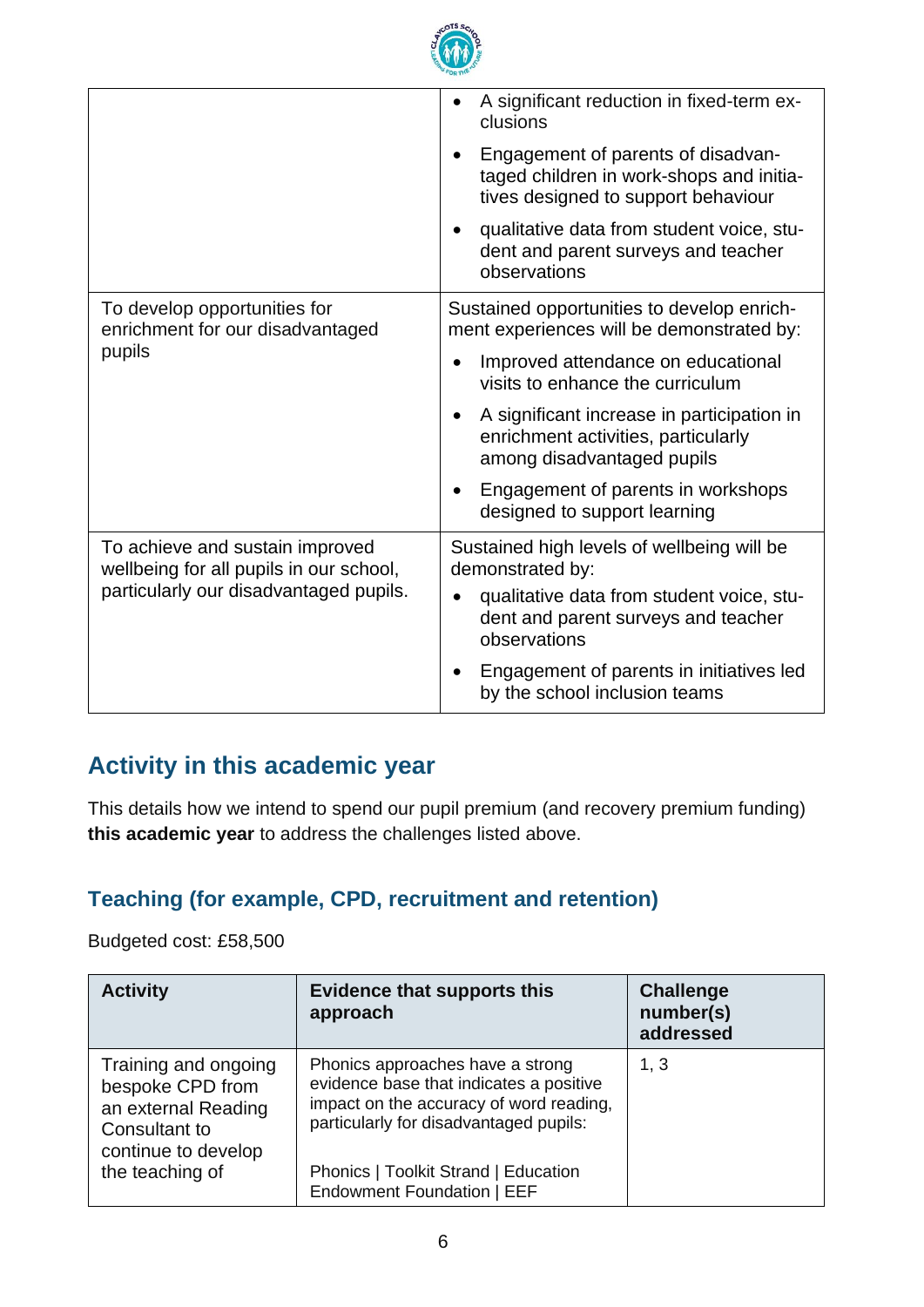

| phonics and reading<br>across the school     | Explicit and consistent reaching of                                                               |           |
|----------------------------------------------|---------------------------------------------------------------------------------------------------|-----------|
|                                              | reading comprehension strategies has a                                                            |           |
|                                              | high impact. On average, an additional<br>six months' progress over the course of                 |           |
|                                              | a year.                                                                                           |           |
|                                              | Studies in England have shown that<br>pupils eligible for free school meals may                   |           |
|                                              | receive additional benefits from being<br>taught how to use reading                               |           |
|                                              | comprehension strategies.                                                                         |           |
|                                              |                                                                                                   |           |
|                                              | <b>Reading Comprehension   Toolkit</b><br><b>Strand   Education Endowment</b><br>Foundation   EEF |           |
| Training and ongoing                         | What happens in the classroom                                                                     | 2, 3      |
| bespoke CPD from                             | makes the biggest difference.                                                                     |           |
| an external Writing<br>Consultant to         | Improving teacher subject<br>knowledge and providing high                                         |           |
| continue to develop                          | quality first teaching has the biggest                                                            |           |
| the teaching of writing<br>across the school | impact on progress and attainment.                                                                |           |
|                                              | The attainment gap report,                                                                        |           |
|                                              | <b>Education Endowment Foundation</b><br>(2018)                                                   |           |
|                                              |                                                                                                   |           |
|                                              | The best available evidence                                                                       |           |
|                                              | indicates that great teaching is the<br>most important lever schools have                         |           |
|                                              | to improve pupil attainment.                                                                      |           |
|                                              | Ensuring every teacher is supported                                                               |           |
|                                              | in delivering high-quality teaching is<br>essential to achieving the best                         |           |
|                                              | outcomes for all pupils, particularly                                                             |           |
|                                              | the most disadvantaged<br>among them.                                                             |           |
|                                              |                                                                                                   |           |
|                                              | <b>EEF School Improvement Planning,</b>                                                           |           |
|                                              | Evidence-based guidance for schools to<br>support their work for the current                      |           |
|                                              | academic year $2021 - 22$                                                                         |           |
| Development of an in-<br>house bespoke CPD   | Teaching should be the top priority,<br>including professional development,                       | 1,2,3,4,6 |
| package to support                           | training and support for early career                                                             |           |
| <b>ECTs and RQTs</b>                         | teachers and recruitment and<br>retention                                                         |           |
|                                              |                                                                                                   |           |
|                                              | <b>Education Endowment Foundation,</b><br>2018                                                    |           |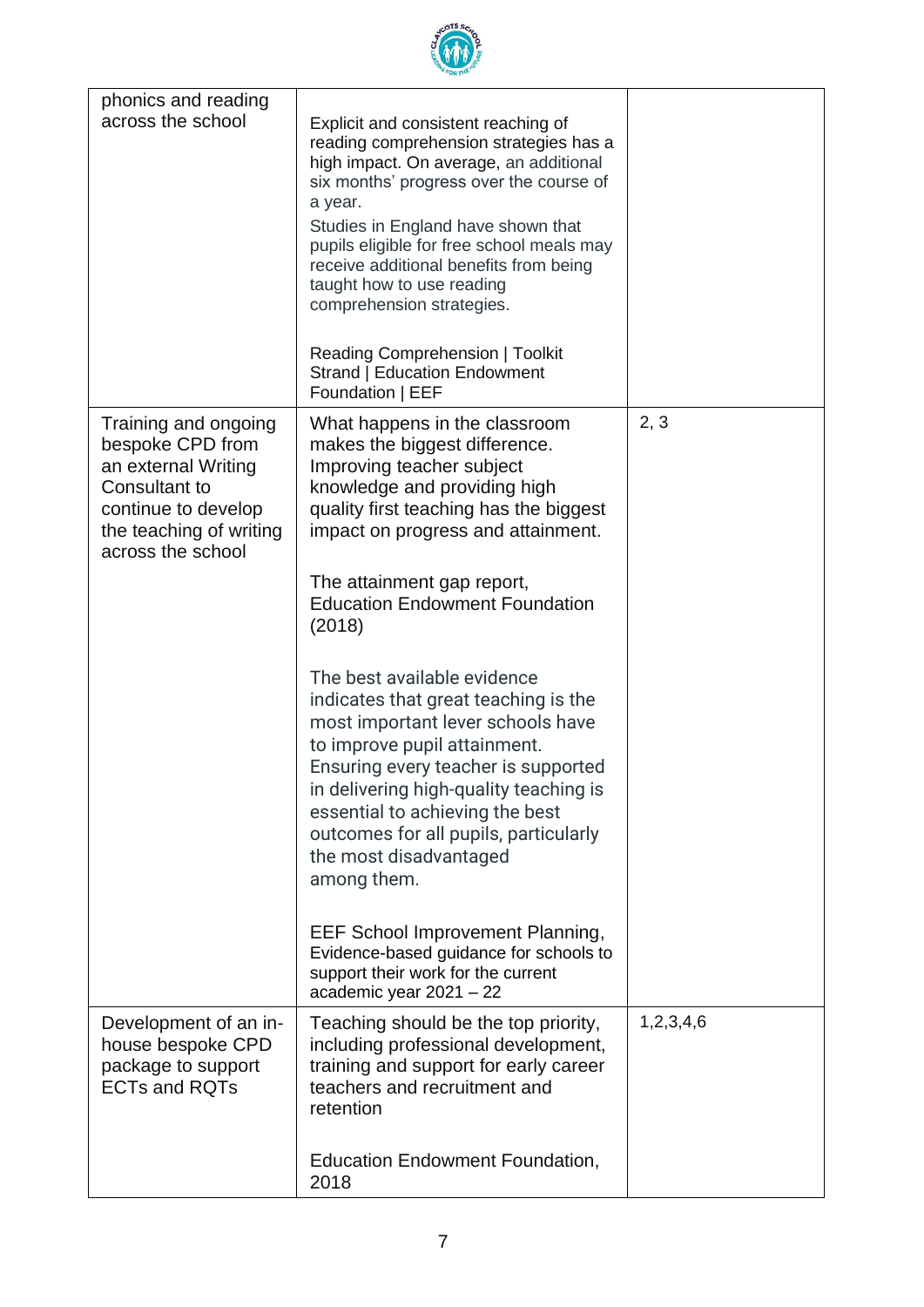

| Development of an in-<br>house bespoke CPD<br>package focused on<br>the development of<br>evidenced based<br>approaches to                                                      | The impact of collaborative approaches<br>on learning is consistently positive, with<br>pupils making an additional 5 months'<br>progress, on average, over the course<br>of an academic year.                                                                                                                                                 | 1,2,4,      |
|---------------------------------------------------------------------------------------------------------------------------------------------------------------------------------|------------------------------------------------------------------------------------------------------------------------------------------------------------------------------------------------------------------------------------------------------------------------------------------------------------------------------------------------|-------------|
| teaching maths;<br>metacognition and<br>collaborative learning<br>approaches                                                                                                    | The average impact of metacognition<br>and self-regulation strategies is an<br>additional seven months' progress over<br>the course of a year.                                                                                                                                                                                                 |             |
|                                                                                                                                                                                 | Metacognition and self-regulation<br>strategies can be effective when taught<br>in collaborative groups so that learners<br>can support each other and make their<br>thinking explicit through discussion.                                                                                                                                     |             |
|                                                                                                                                                                                 | Collaborative Learning & Metacognition<br><b>Toolkit Strands   Education</b><br>Endowment Foundation   EEF                                                                                                                                                                                                                                     |             |
|                                                                                                                                                                                 | The EEF guidance is based on a range<br>of the best available evidence in maths<br>teaching<br><b>Improving Mathematics in Key</b><br>Stages 2 and 3                                                                                                                                                                                           |             |
| Regular 1:1 coaching<br>sessions for all<br>leaders in the school<br>with an external<br>provider focused on<br>improving teaching<br>and learning and<br>outcomes for children | The best available evidence<br>indicates that great teaching is the<br>most important lever schools have<br>to improve pupil attainment.<br>Ensuring every teacher is supported<br>in delivering high-quality teaching is<br>essential to achieving the best<br>outcomes for all pupils, particularly<br>the most disadvantaged<br>among them. | 1, 2, 3, 4, |
|                                                                                                                                                                                 | <b>EEF School Improvement Planning,</b><br>Evidence-based guidance for schools to<br>support their work for the current<br>academic year 2021 - 22                                                                                                                                                                                             |             |

## **Targeted academic support (for example, tutoring, one-to-one support structured interventions)**

Budgeted cost: £ 208,200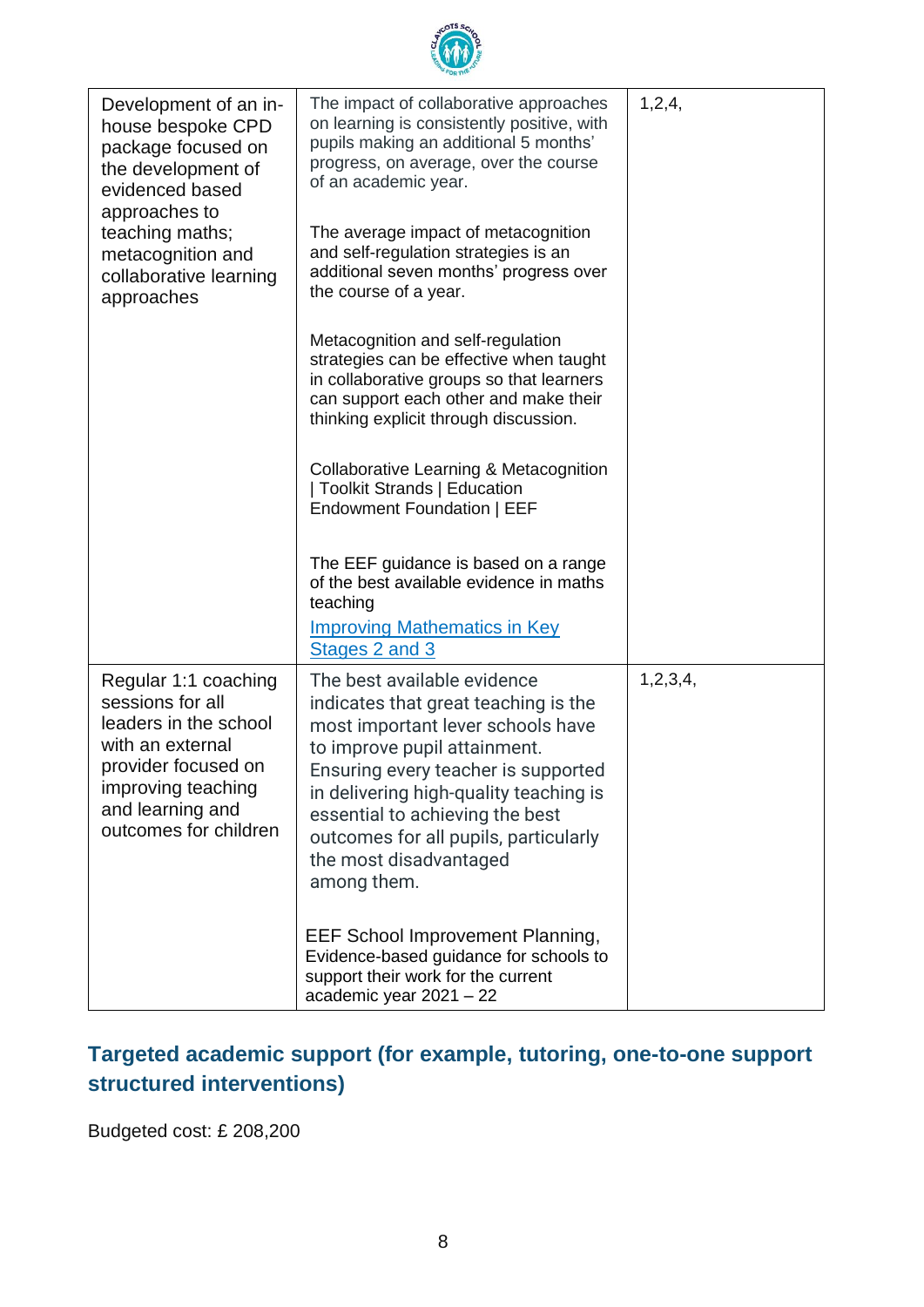

| <b>Activity</b>                                                                                                                                                                                  | <b>Evidence that supports this</b><br>approach                                                                                                                                                                                                                                                                                                                                                                                                                                                     | <b>Challenge</b><br>number(s)<br>addressed |
|--------------------------------------------------------------------------------------------------------------------------------------------------------------------------------------------------|----------------------------------------------------------------------------------------------------------------------------------------------------------------------------------------------------------------------------------------------------------------------------------------------------------------------------------------------------------------------------------------------------------------------------------------------------------------------------------------------------|--------------------------------------------|
| Introduction of a 1:1<br>conferencing<br>programme for all<br>children every half<br>term with their class<br>teacher                                                                            | Providing feedback is well-evidenced<br>and has a high impact on learning<br>outcomes.<br>There is evidence to suggest that<br>feedback involving metacognitive and<br>self-regulatory approaches may have<br>a greater impact on disadvantaged<br>pupils and lower prior attainers than<br>other pupils.<br>The average impact of high-quality oral<br>feedback is an additional 7 months<br>progress over a school year.<br>Feedback   Toolkit Strands   Education<br>Endowment Foundation   EEF | 1, 2, 4,                                   |
| Appointment of a<br>team of graduate TAs<br>to focus on providing<br>1:1 and small group<br>interventions to<br>enable children to<br>catch up                                                   | Small group tuition has an average<br>impact of four months' additional<br>progress over the course of a year.<br>Evidence indicates that one to one<br>tuition can be effective, providing<br>approximately five additional months'                                                                                                                                                                                                                                                               | 1,2,3,4                                    |
| Engage with the<br><b>National Tutoring</b><br>Programme to<br>provide 1:1 tuition<br>targeted at those<br>disadvantaged pupils<br>whose education has<br>been most impacted<br>by the pandemic. | progress on average<br>Additional small group and 1:1 support<br>can be effectively targeted at pupils<br>from disadvantaged backgrounds, and<br>should be considered as part of<br>a school's pupil premium strategy.<br>Small Group Tuition & One to One<br>Tuition   Toolkit Strands   Education<br>Endowment Foundation   EEF                                                                                                                                                                  |                                            |

## **Wider strategies (for example, related to attendance, behaviour, wellbeing)**

Budgeted cost: £ 355,400

| <b>Activity</b>                                           | <b>Evidence that supports this</b><br>approach                                                              | <b>Challenge</b><br>number(s)<br>addressed |
|-----------------------------------------------------------|-------------------------------------------------------------------------------------------------------------|--------------------------------------------|
| Appointing and<br>establishing a<br>behaviour team at the | According to figures from the<br>Department for Education, pupils who<br>receive Free School Meals are more | 4, 6, 8                                    |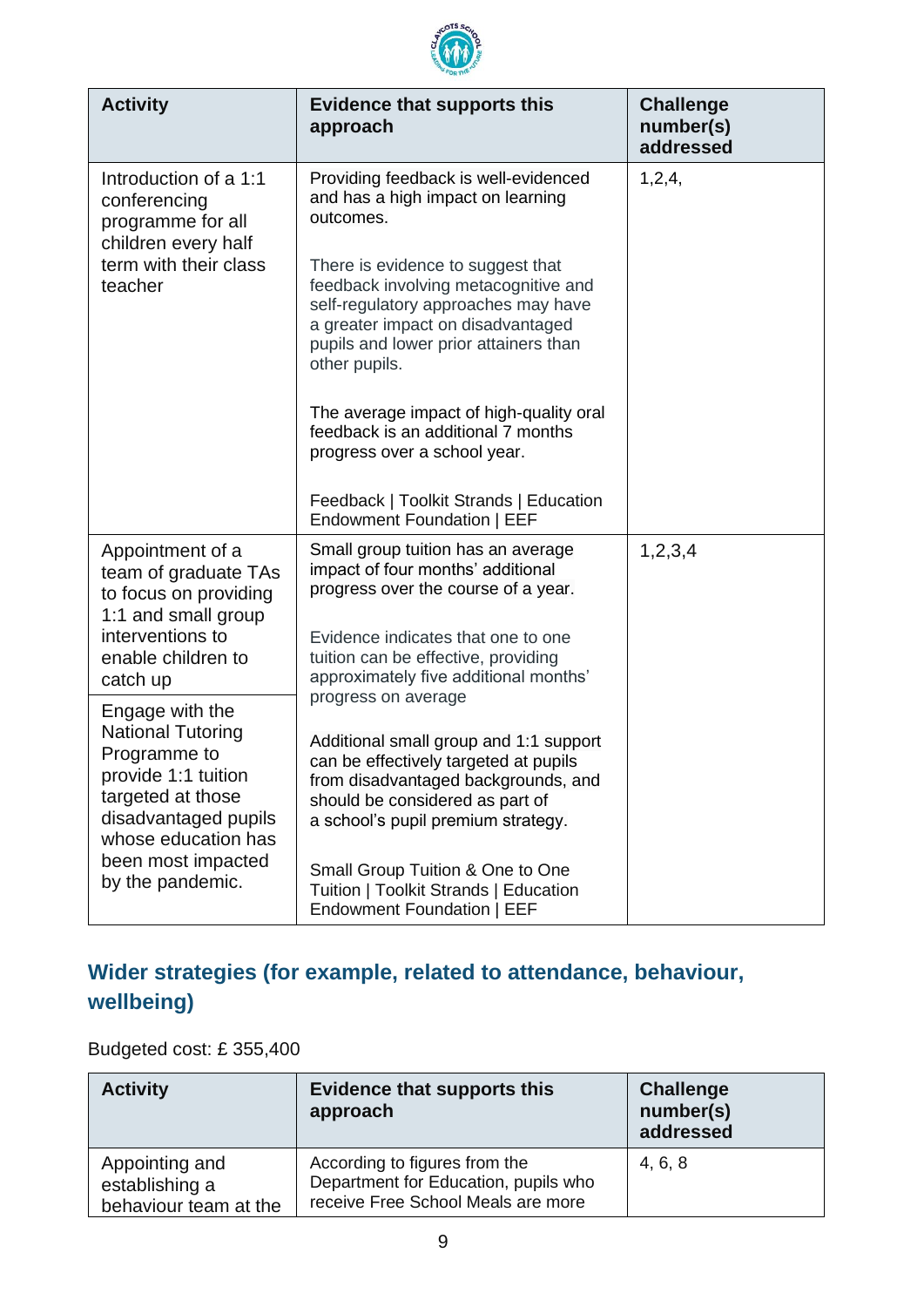| <b>Britwell Campus</b><br>consisting of:<br><b>Behaviour Manager</b>                                                                                | likely to receive a permanent or fixed<br>period exclusion compared to those<br>who do not.                                                                                                                                                                                                                                                                           |               |  |
|-----------------------------------------------------------------------------------------------------------------------------------------------------|-----------------------------------------------------------------------------------------------------------------------------------------------------------------------------------------------------------------------------------------------------------------------------------------------------------------------------------------------------------------------|---------------|--|
| 6 x Pastoral Support<br><b>Assistants</b>                                                                                                           | The most common reason for exclusion<br>is persistent disruptive behaviour. Pupil<br>behaviour will have multiple influences,<br>some of which teachers can directly<br>manage though universal or classroom<br>management approaches. Some pupils<br>will require more specialist support to<br>help manage their self-regulation or<br>social and emotional skills. |               |  |
|                                                                                                                                                     | Both targeted interventions and<br>universal approaches have positive<br>overall effects (+ 4 months). Schools<br>should consider the appropriate<br>combination of behaviour approaches to<br>reduce overall disruption and provide<br>tailored support where required.                                                                                              |               |  |
|                                                                                                                                                     | <b>EEF Toolkit, Behaviour Interventions</b>                                                                                                                                                                                                                                                                                                                           |               |  |
| Inclusion team to<br>develop a planned<br>offer of a range of<br>workshops and<br>support to key<br>families                                        | The average impact of Parental<br>engagement approaches is about an<br>additional four months' progress over<br>the course of a year. There are also<br>higher impacts for pupils with low prior<br>attainment.                                                                                                                                                       | 5, 6, 8       |  |
| Attendance officer to<br>spend 1 day weekly<br>working with a<br>targeted group of<br>disadvantaged<br>families to understand<br>and resolve issues | By designing and delivering effective<br>approaches to support parental<br>engagement, schools and teachers may<br>be able to mitigate some of the causes of<br>educational disadvantage, supporting<br>parents to assist their children's learning<br>or their self-regulation, as well as specific<br>skills, such as reading.                                      | 5, 6, 8       |  |
|                                                                                                                                                     | Parental Engagement   Toolkit Strands  <br><b>Education Endowment Foundation  </b><br>EEF                                                                                                                                                                                                                                                                             |               |  |
| Establish a breakfast<br>club at both<br>campuses targeted<br>towards                                                                               | The EEF guide to the pupil premium,<br><b>Education Endowment Foundation,</b><br>2018:                                                                                                                                                                                                                                                                                | 4, 5, 6, 7, 8 |  |
| disadvantaged<br>families                                                                                                                           | Targeted support for struggling<br>pupils should also be a key<br>component of an effective Pupil<br>Premium strategy; as well as<br>strategies that relate to non-                                                                                                                                                                                                   |               |  |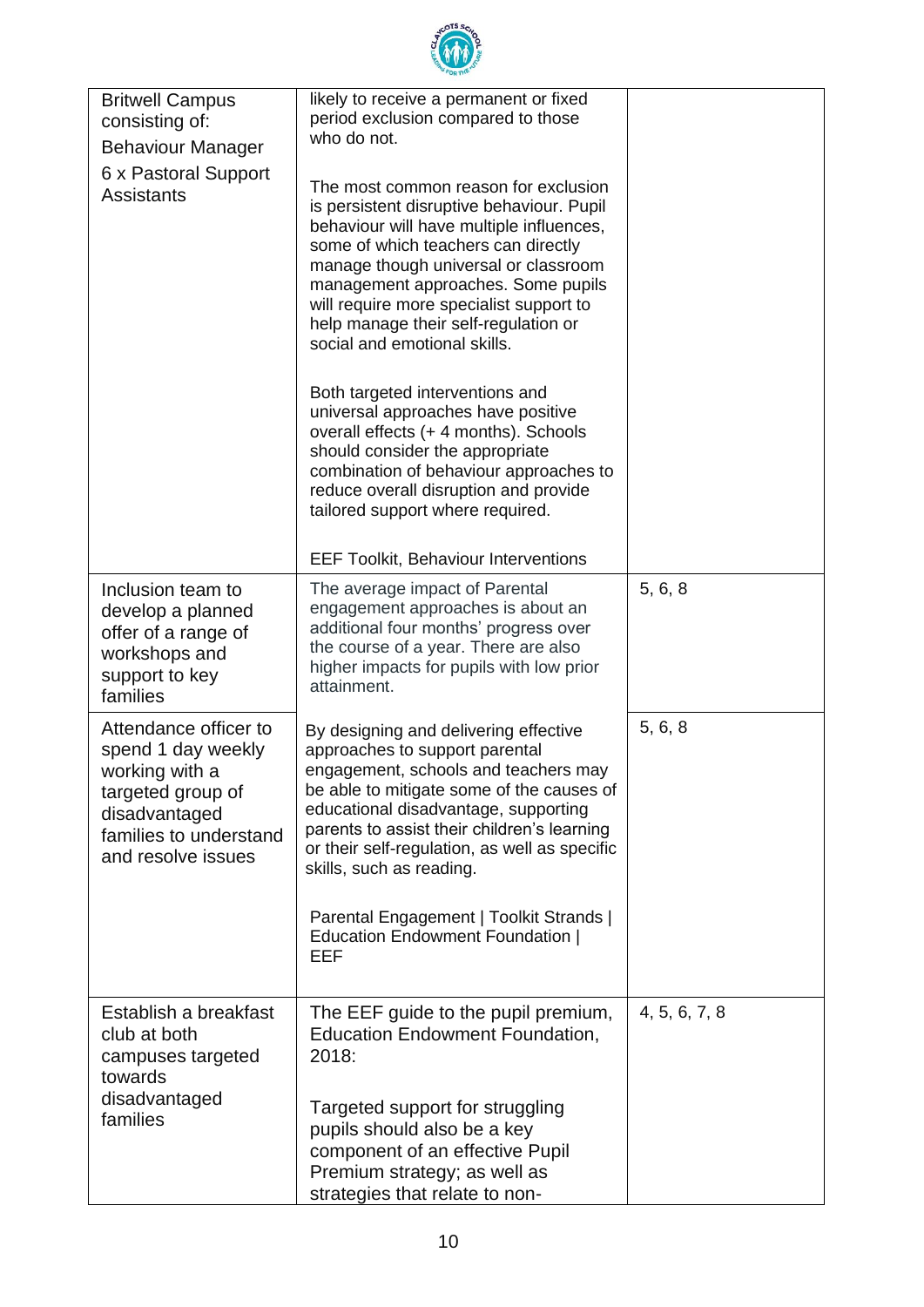

|                                                                                                           | academic factors, including<br>improving attendance, behaviour<br>and social and emotional support                                                                                                    |            |
|-----------------------------------------------------------------------------------------------------------|-------------------------------------------------------------------------------------------------------------------------------------------------------------------------------------------------------|------------|
| Fund a variety of<br>enrichment<br>opportunities &<br>educational visits for<br>disadvantaged<br>children | DfE Evaluation of the Essential Life<br>Skills Programme, 2020<br>Access to extra-curricular activities<br>in disadvantaged areas improved<br>pupil behaviour, attendance &<br>aspirations in school. | 4, 6, 7, 8 |

# **Total budgeted cost: £ 622,000**